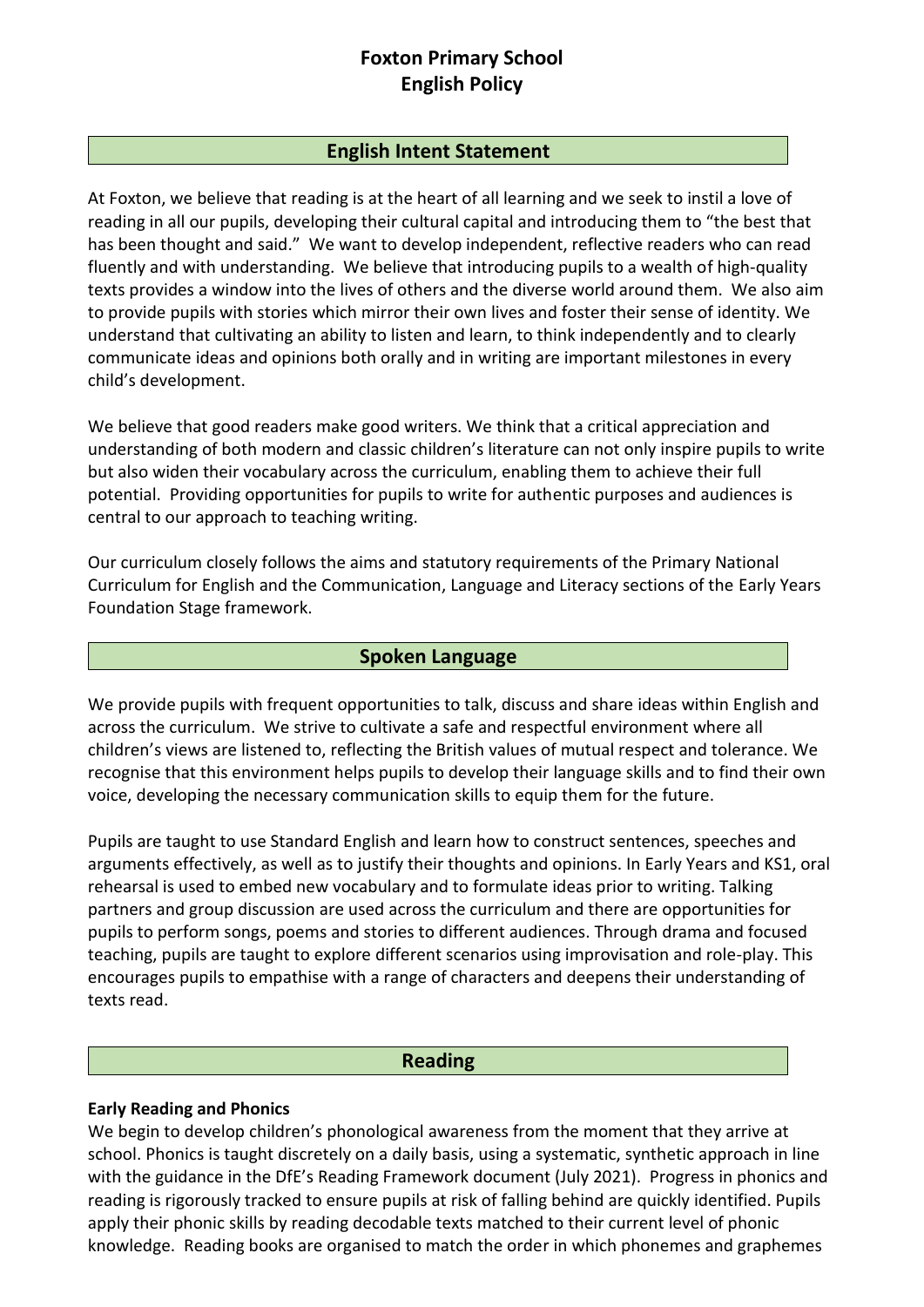are taught. Once this knowledge is secure, pupils progress on to coloured book bands. Language comprehension and word recognition skills are taught concurrently from the start of Reception within a reading-rich environment. Pupils take home a decodable reading book as well as a library book of their choice to support the development of both word recognition and language comprehension. Parents are encouraged to read with their child every day. Reading records are used to monitor reading and as a method of communication between teachers and parents.

At Foxton, guided reading is introduced from Reception to develop pupils' word recognition and comprehension skills. Decodable books are matched to the reading ability of each group to support application of phonic knowledge. The progress of individual pupils is continually assessed during these lessons and informs planning and provision.

During whole-class shared reading, teachers model a wide range of reading strategies. Pupils are encouraged to express likes and dislikes, make simple predictions, and to ask to clarify their understanding of the text. Questioning is used to develop pupils' comprehension skills. Throughout early reading, there are many opportunities to retell familiar stories in different ways. Pupils listen to and join in with a wide range of stories, songs and rhymes on a regular basis.

#### **Guided & Shared Reading**

Guided reading continues to be used in KS2. Once pupils' word recognition skills are secure, teaching focuses on deepening comprehension skills. Guided reading lessons are planned to address different elements of comprehension, including retrieval, inference and understanding of vocabulary. Texts are carefully selected to meet the reading level and needs of the group. There are opportunities for pupils to discuss texts read and to ask and answer questions. Regular assessment is used to monitor the reading progress of individual pupils and additional support is provided for pupils at risk of falling behind.

During whole-class shared reading, teachers demonstrate fluent, expressive reading. A wide variety of different genres are explored and teachers model a range of comprehension strategies. This allows less confident readers to access and understand more challenging texts with rich vocabulary. These texts may also be used as models for writing.

### **Reading for Pleasure**

At Foxton, we recognise how reading for pleasure is fundamental to pupils' emotional wellbeing, understanding of the world and academic success. Pupils regularly hear texts read aloud and there are frequent opportunities for independent and paired reading. Pupils are encouraged to discuss these texts with their teacher and peers. Each class has a reading area for pupils to choose and enjoy a range of books. On entry to KS2, pupils continue to be tracked through the book bands system. Once these book bands are completed, pupils' choices continue to be monitored to ensure texts are matched to their current reading level. Independent reading time is used to develop fluency and stamina. As pupils become more fluent, they are encouraged to read independently at home as often as possible. The school library has a range of fiction and nonfiction books for pupils to enjoy in class. Books from the library are used to support reading across the curriculum and are linked to different subjects and topics, including British Values. Reading is celebrated through special events such as World Book Day and Storytelling Day.

#### **Writing**

#### **Writing**

Writing is one of the primary forms of communication. It allows thoughts to be clarified, emotions to be expressed, opinions to be stated, experiences and explanations to be shared. Our aim is for all pupils to see themselves as 'writers'. Authentic purposes and audiences for writing are planned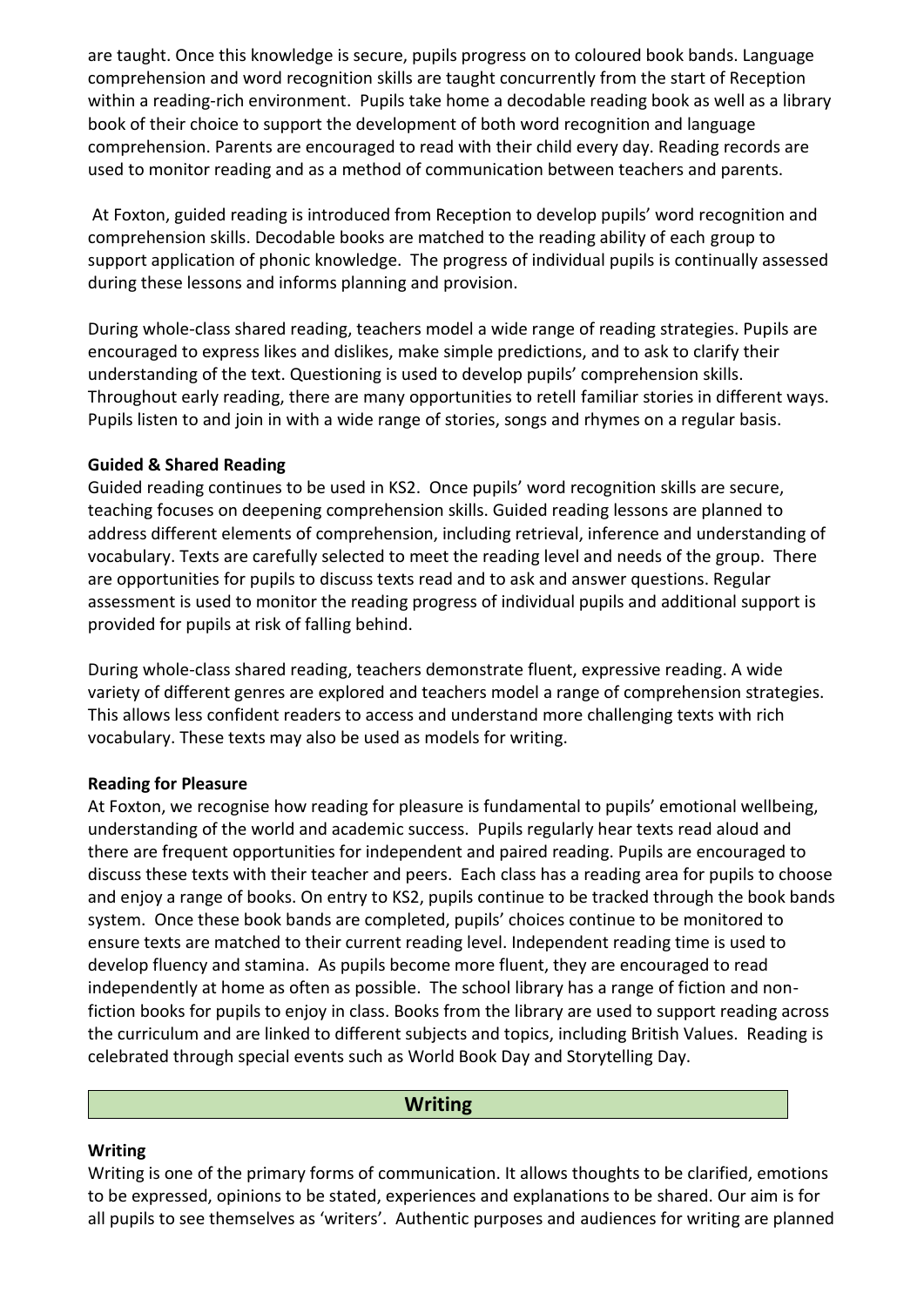and discussed with pupils to provide them with the motivation to write, within English and across the curriculum.

From the start of their writing journey in Reception, pupils are encouraged to mark-make and apply their growing phonic knowledge to write simple words, captions and sentences. Meaningful and engaging writing opportunities are provided throughout the learning environment. Story mapping is used to support the oral retelling of key stories and to embed story language.

Writing is taught using a 3-phase approach in line with the teaching sequence for writing. Units of work are mapped out for each year group, to ensure pupils experience a range of genres and write for a range of purposes. During the first phase of the teaching sequence, pupils are immersed in the language, themes and features of the text type. A range of teaching approaches are used, including shared reading, short-burst writing, discussion and role-play. Pupils are encouraged to "read as a writer", selecting ideas and vocabulary from shared texts to use in their own writing. During the second phase of the teaching sequence, pupils are given the opportunity to practise the specific elements of grammar required to meet the needs of the intended audience and purpose for writing. The final phase of the teaching sequence is used to plan, draft and edit the extended written outcome. Shared writing is used to demonstrate application of the skills taught throughout the teaching sequence. Different techniques may be used, including teacher demonstration, teacher scribe and supported composition. Spelling and handwriting are taught discretely to give pupils sufficient fluency and legibility to enable effective composition, although teachers also model the application of phonics and spelling during shared writing. Wherever possible, pupils' written outcomes are shared with the intended audience and feedback given. Throughout the teaching sequence, the English working wall is used to capture the learning at each phase and to scaffold the writing journey.

#### **Vocabulary, Grammar and Punctuation**

Wherever possible, grammar is taught within the context of writing. At the start of each English unit, the purpose and audience for writing is shared and discussed with the class. Pupils are encouraged to reflect on the effect they wish to create for their reader and how this might be achieved through vocabulary choices and specific grammar features. These techniques are then explored through quality texts during the first phase of the teaching sequence. Pupils are given the opportunity to practise using these elements of grammar during the second phase of the teaching sequence. Pupils then apply this learning within their extended written outcome during the final phase of the teaching sequence. Discrete teaching of grammar may also take place to reinforce specific skills identified from ongoing assessment.

# **Spelling**

### **EYFS & KS1**

The skill of encoding (representing phonemes with graphemes) is an integral part of our phonics teaching programme and begins in Reception. Pupils are taught to orally segment words into phonemes and to represent these phonemes with graphemes. Strategies for spelling common exception or "tricky words" are also taught. This knowledge is systematically taught through the phonics teaching phases so that by the end of Year 1, pupils are familiar with the range of grapheme choices for each phoneme. This knowledge is consolidated in Year 2, as pupils become more accurate in their spelling choices and develop their understanding of spelling rules and conventions in line with the statutory requirements in the National Curriculum spelling appendix. Dictated sentences are used within phonics lesson to ensure pupils apply their spelling knowledge within writing. Pupils are given time to proof-read and correct their spellings through marking and feedback. Individual phonics records are updated regularly to swiftly identify pupils who require additional support with spelling. At home pupils can practice spellings learnt in Class 2 by logging onto Readiwriter.